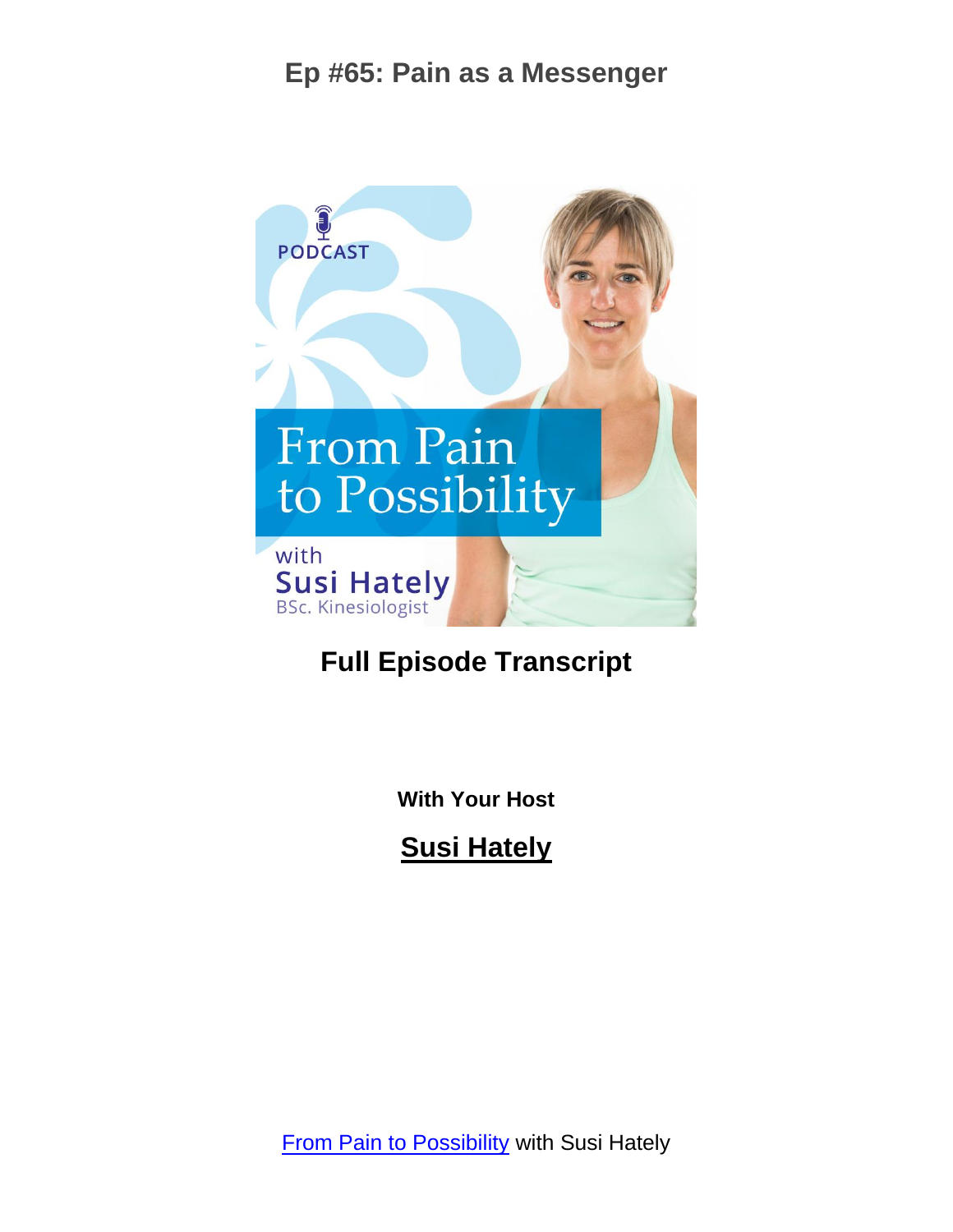**Male Announcer:** You're listening to *From Pain to Possibility* with Susi Hately. You will hear Susi's best ideas on how to reduce or even eradicate your pain and learn how to listen to your body when it whispers so you don't have to hear it scream. And now here's your host, Susi Hately.

With this episode I want to share a story that I had with a client of mine finishing up her three month one to one series. And she looked at me on the last session, and she was a bit gobsmacked about where she had arrived given what she had come into the three month series with.

And I said to her, I said, "You're not the first and you're part of a community of people who often have this way of being, this state. Because they can't believe where they have come to, they can't believe the progress they have made. Particularly because none of it feels very logical." And we had a good chuckle. And for the first part of our session, we just really hashed that out. And it's things that I share a lot.

And I wanted to spend some time in this episode highlighting the key components that I shared with her. And why it was that she got better, from my perspective anyway. And why, although it didn't feel very logical, and it felt more mystical to her, that there was a very logical way that it went about.

So I want to share these three things with you to support you wherever you're at in your healing process. And if you find that how I'm speaking really resonates with you, then send me an email at [health@functionalsynergy.com](mailto:health@functionalsynergy.com) and we can set you up for this three month series that I do with people.

And really what it is, is it's an opportunity to approach your recovery and healing process in a way that might be different than what you've experienced in a traditional medical process. Where I'm working with all of you and I'm helping you really become aware of what's contributing to what's going on.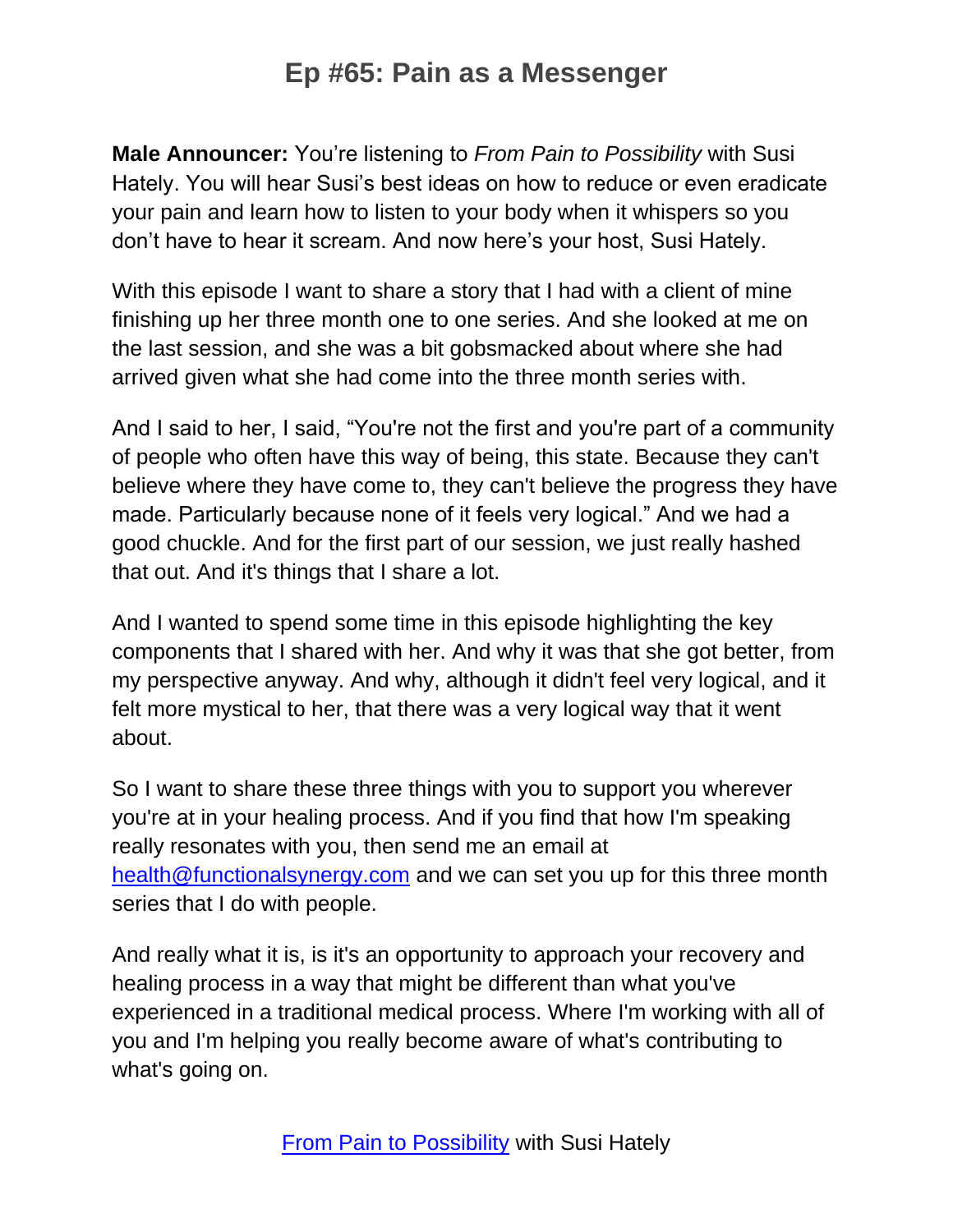It's a very collaborative process with other treatment providers that you're working with. And I find that those people who are working with massage, or chiro, or treatment processes like chemotherapy or radiation, it can really blend very nicely because it's taking the very, very best of what you know about your own body and your own being, and just accentuating it. And it can be very, very powerful.

So if it resonates with you, then do send us an email at [health@functionalsynergy.com](mailto:health@functionalsynergy.com) and we can get you set up.

So on to some of these key things that I was sharing with my client this week. Before I get into it, let me just give a little bit of a framework for where she was and then where she is now.

So at the beginning she had a lot of tension and a lot of pain. She's the mom to a little one and there was a lot of fatigue and depletion. Through the time together she found a lot of peace. She actually would describe her range of motion and her strengthening as peaceful. Meaning when she moved in a peace range of motion, her pain went down. I know that sounds a little bit odd, but I'll explain more as we go.

She is now able, what she couldn't really do much of, she's now able to do jumping jacks, she's able to run in place. And she now can see the possibility of her being able to go for a run. So that's a next piece that she'll be working on.

So these three things that contributed to her from going to a place where she had a whole ton of pain to a place where not only is her pain eradicated, but she's got a lot more inner peace and she's able to do more loaded activities. How did she get here? Well, let's speak about three key things.

The first is load, L-O-A-D. In my mind, a lot of what I do is really about how we absorb and dissipate load. So this relates to both our biomechanics and how we absorb and dissipate the load that we interact with day to day.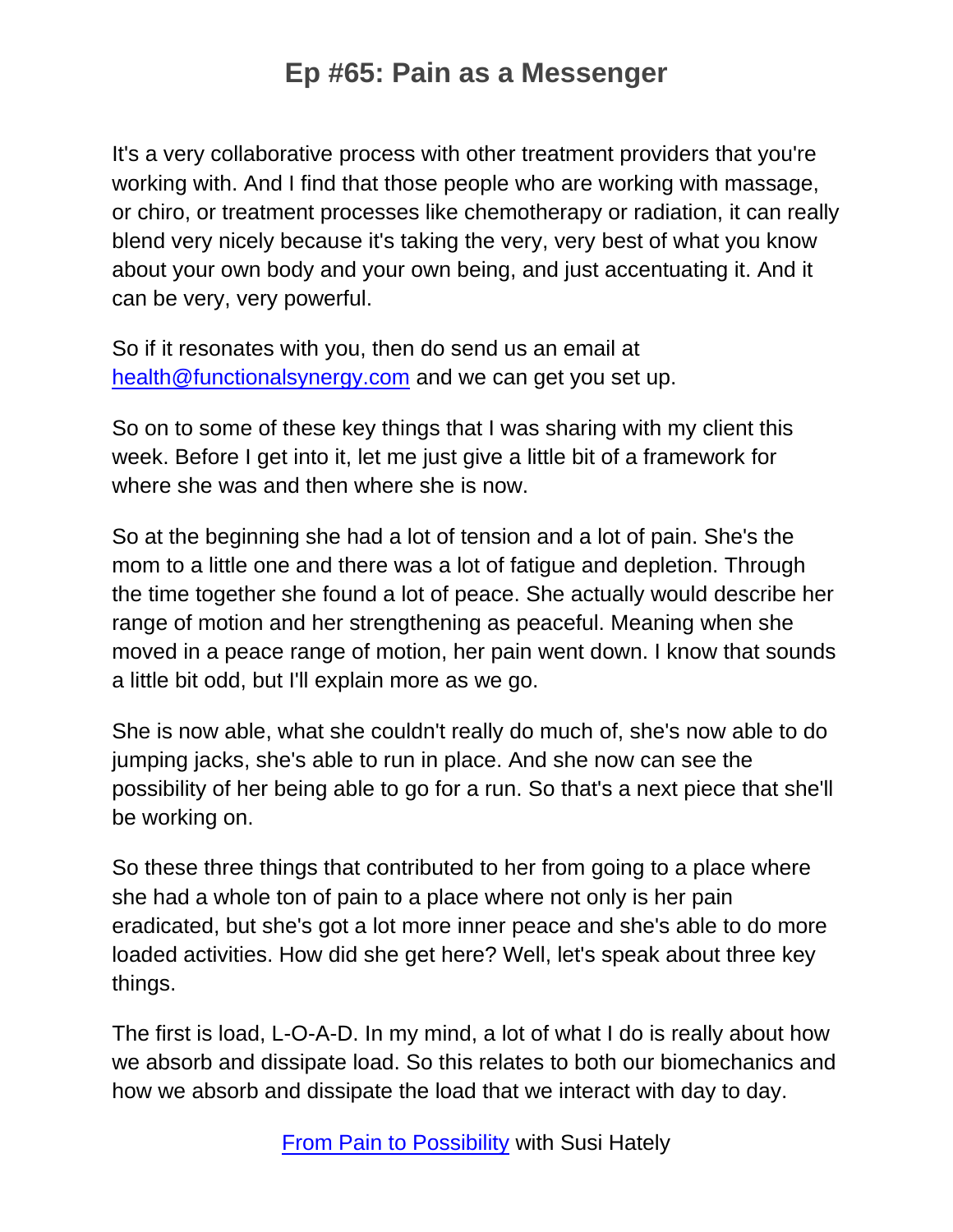So I want you to think about standing on a scale, for example, and there's a number that is read on the scale. That number is a reflection of your body weight and gravity. And if you were to move your body and kind of move around or jump on it, that number would go up. So if you were to hold a child in your arms and do that, then that's more load and the number is going to go higher as well.

So we want to be able to move and dissipate and transfer that load, absorb that load really well in our structure. So we want to have an integrity or an infrastructure internally that can do that. When we compensate, we start to utilize muscle groups to do a task that they aren't designed to do. We see this a lot with everybody.

We all compensate, the trick is, though, is that when we are in pain, what I find is that when people can reduce their compensation, their pain goes way, way down. And if we don't have pain, when we can reduce our compensation I find our function goes up in an astonishing way, our efficiency of movement goes up. And we can move about with a lot more ease.

The thing is, is we don't tend to address our compensation patterns when we don't have pain, because there often isn't a compelling reason to do so. Which is why you'll hear me talk more about reducing compensations when people have pain, because that's typically why someone comes to see me.

But what's interesting, the people who I continue to work with, like those who are wanting to become more effective in the activity that they're doing, or I've got people who are competitive in the sports that they're pursuing, they're wanting to gain more efficiency. They're wanting to gain better strength. They're wanting to gain a better ability to do the work that they do. And we can do that by improving their compensatory patterning.

The other thing about load that is interesting is that it's not only physical load, but I find that our body and mind move load, mental load, through our system in a very similar way as physical load. So as people become more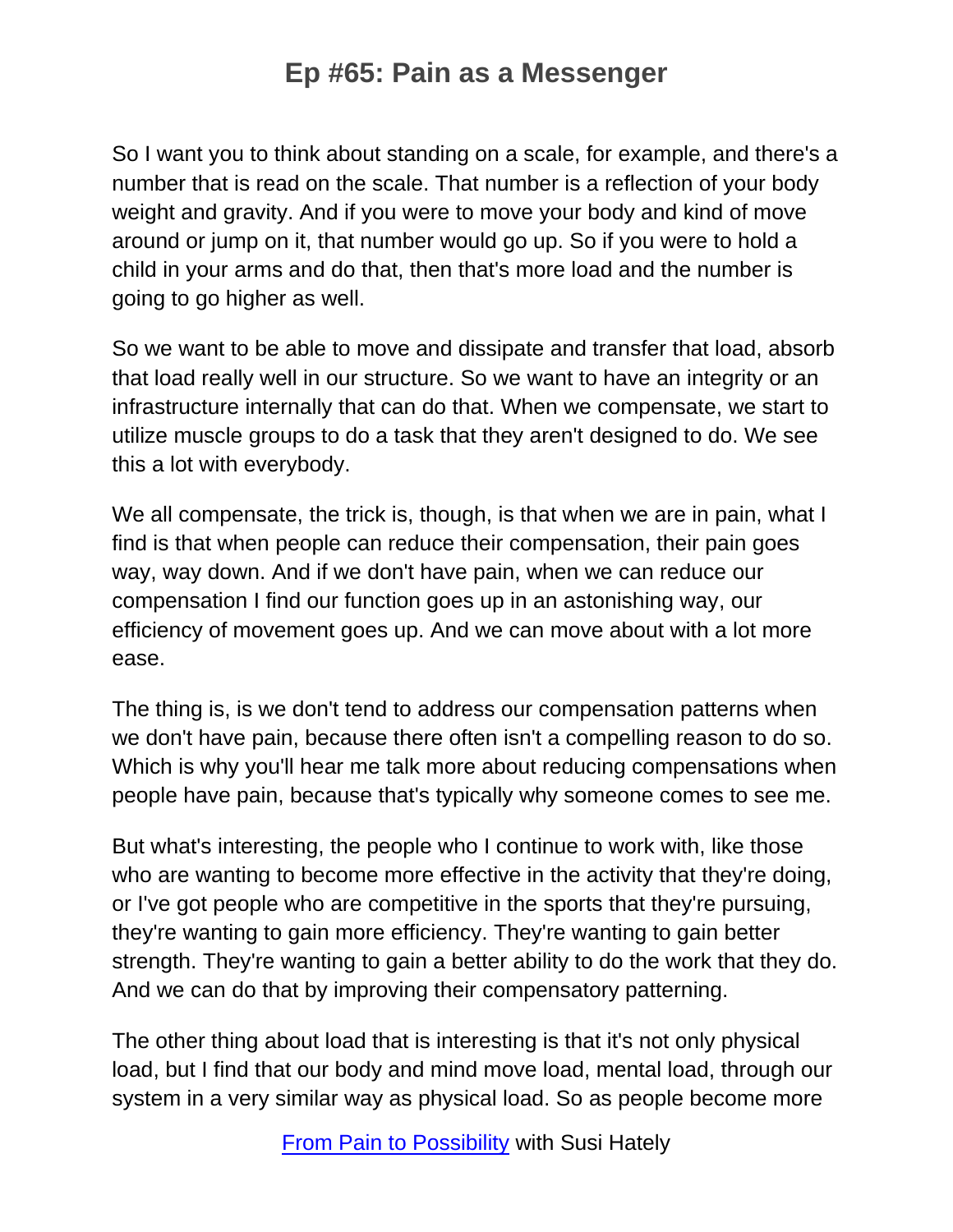aware of the compensatory patterns with physical load, they also see compensatory patterns with mental and spiritual load and emotional load.

So it all becomes really interesting to explore. And when I can start the process by working with someone's body, they then start to see the relationships themselves to their mind, to their brain, to their spirit, and they can apply it there as well. So then they can just become more clear as to when they compensate.

So a big thing we did with this client is over that course of time, like all my clients, I help them become aware of how they move. I help them become aware of where they compensated. I help them reduce that compensation. And when they reduce that compensation, then the muscles that didn't have to be involved, stop being involved. And the muscles that were meant to be involved, now became more involved.

So not only did they reduce the tension of the patterns that weren't necessary for the movement they were doing, they were able to gain strength with the muscle structures that were. That's why I'm not a huge fan of just getting someone stronger.

Like someone will come to me often and say, "I'm in pain, I need to get stronger." And I get what they're saying, I get the feeling of weakness. And what I have found is that people who go after just getting stronger, they're strengthening off of or strengthening on top of compensatory strategy. So it's like building strength on top of tension, it's building strength on top of a house of cards. At some point it's going to fall apart.

So I want to help someone improve the patterning that they have so that the strength naturally grows. And what I mean by naturally grows is this, I had a client of mine, it was a fellow who was really surprised at why he was getting more toned and just stronger when we were doing these small movements. And I said, "Because now the muscles that are meant to be doing them are doing them." So because there's better efficiency, less inefficiency, they're just stronger.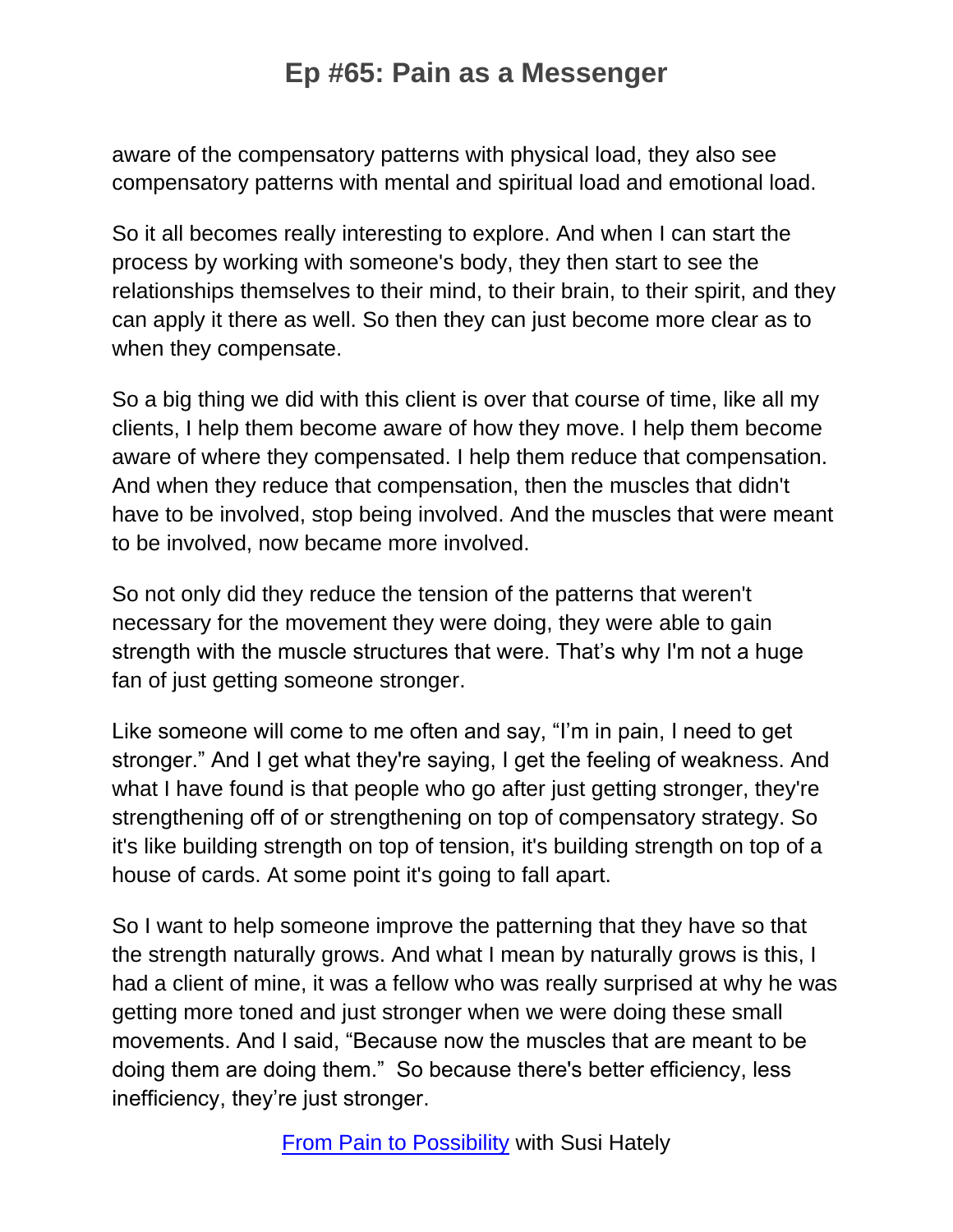So it really sort of brings this whole idea of efficiency in our movement, efficiency in our training, the greater awareness we have of how we move, the less compensation that we use, the stronger we become. And it's much more sustainable.

And what's also curious is that because now the body parts are doing what they're meant to be doing, there's less tension. I find there's a correlation to the nervous system settling down a lot more clearly because things are just better connected. And the neuromuscular patterning, which is what we're really talking about here, it's better improved so there's better communication between their brain and their body.

So the nervous system tends to be less wired, less fired up, less withered away. There's a better ability to dissipate that load. And so I described to this client of mine who I've just referred to, we just finished up her series, that this is what you're now able to do, you've got better ability to dissipate load.

That's why you are better able to do the jumping jacks. That's why you're better able to run in place. That's why you can now foresee yourself in the not too distant future of being able to run. You just need to now take on this practice of running with the same mindset that you were able to get yourself out of pain.

I like to think of biomechanics as being just awesome because how objective it is. When I'm watching someone move, their arm bone moves in their shoulder joint or it doesn't. Their leg bone moves in the hip socket or it doesn't. It's something we both can see clearly. It's a very factual way of looking at one's movement.

And what becomes interesting is the person's views on that is what becomes highlighting. Which when we initially worked together, she was able, like many of my clients, was able to see like, "Oh my god, I really move like crap." That's an opinion about the way she moved.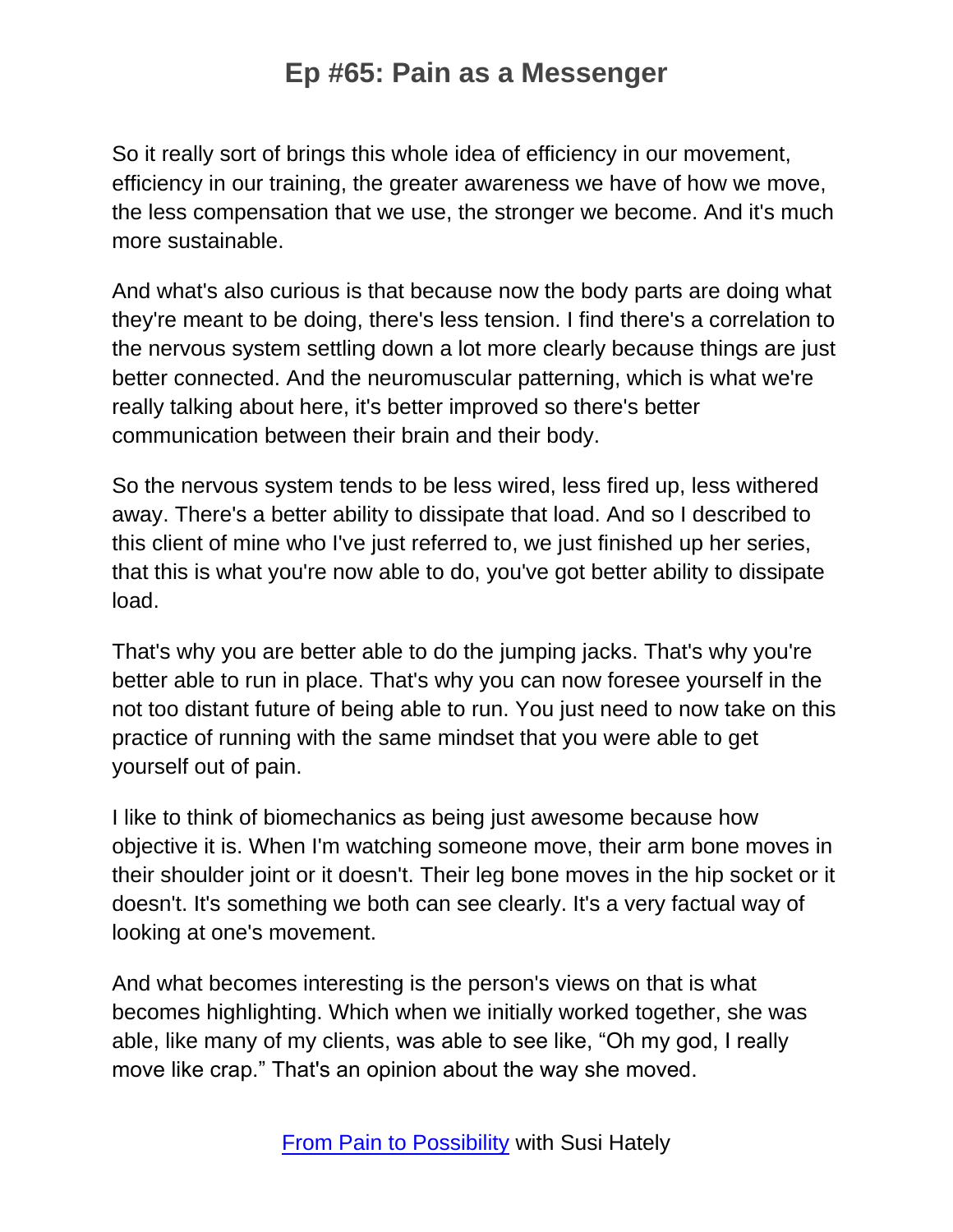Over time as she became more confident and clear about what was going on she could just sort of see, "Oh, look, isn't that interesting? This is now my body is doing that makes sense, given what I did over the weekend." Or this makes sense given what happened last night. This makes sense.

So there's less fear about a compensatory patterning. There's less fear about, "Oh my god, I'm never going to get better." It just becomes a reality like, "Oh, okay, yeah. All right, I see this, and I know what I now need to do to support my body to move better."

So it's really lovely to be able to show someone the reality of the way they move and for them to gain that awareness. To not feel a victim to it, to not feel like, "Oh, well, I guess this happens when you age" because those are not true. That no matter your age, you can actually improve. Because no matter your age your tissue can change. No matter your age your efficiency of movement can happen. Age doesn't matter. Really, it's just about improving the way that you move so that compensatory pattern can quiet down.

And with that, which is the second one, is she was able to take ownership because she had the reality and the clarity of what was contributing to why she was feeling what she was feeling. She was able to see when her brain kind of got in there, her thinking and her opinions got in there about the facts of her biomechanics. And she was able to discern between the two. And by doing that, she was able to take ownership.

And that discernment is really, really interesting. When you can bear witness to yourself in the process, it's like you're becoming your own best teacher. You can be more clear and intervene for your own self, and then measure what's working and not working. And nurture that which is working, and then improve or quiet that which is not working.

So then there's this realization that you've got the power. So when she would come back to me for her sessions, she'd say, "Okay, this is what I discovered. This is what I learned." Rather than her coming back kind of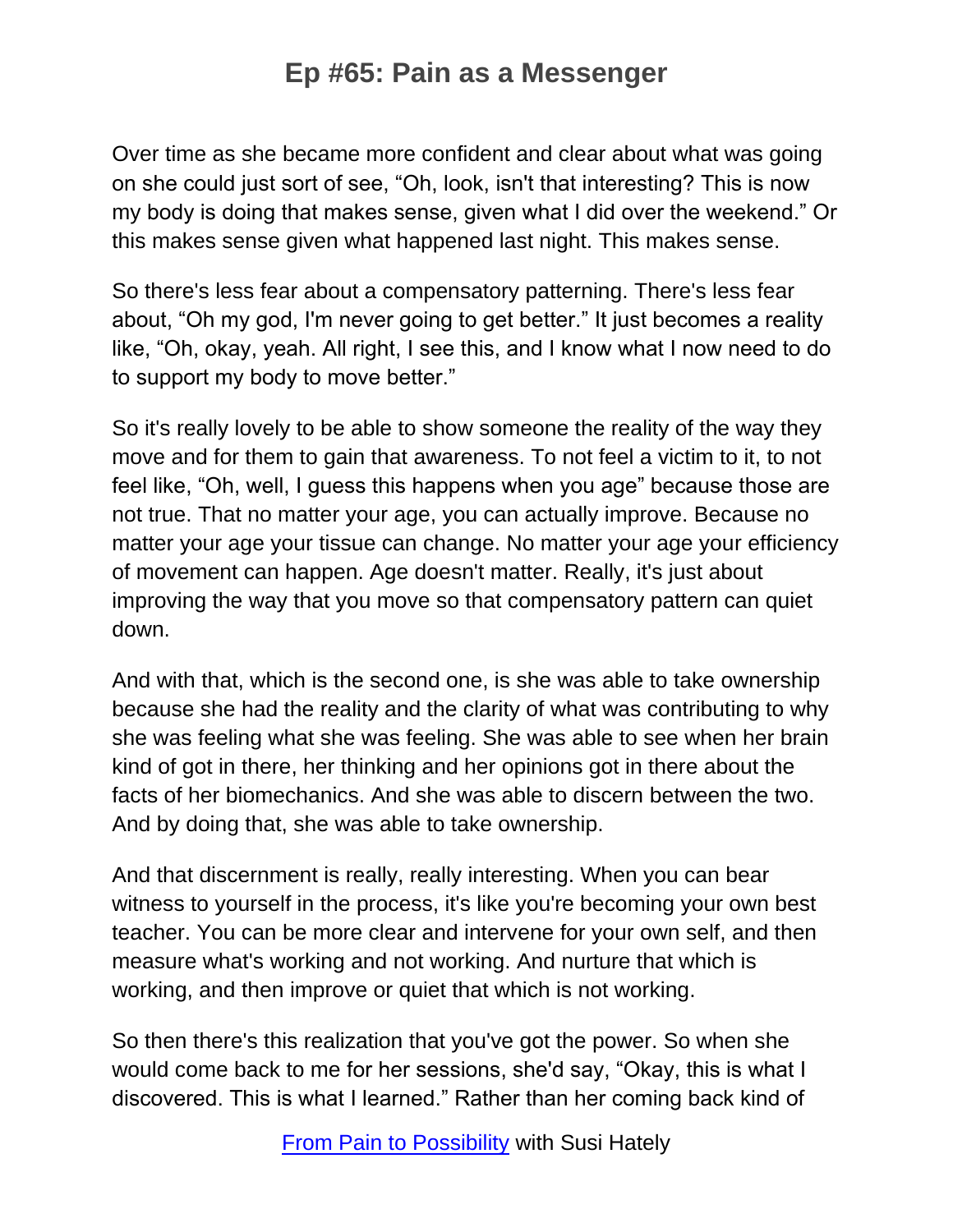like, "Well, now what am I supposed to do?" As if to look at me as being the one who had the answers.

And granted, I do have lots of answers. And granted, I do have lots of experience. But her being able to bring her own experience to the table, we were really able to collaborate well to move her forward. So it wasn't as if she was coming to me to get fixed. She was coming to me to learn and to gain clarity so that she could ultimately intervene and then really trust that neuromuscular feedback that was being shared with her through her body.

So now it wasn't needing to get her body back on board, now it wasn't so much fighting with the symptoms. It was recognizing that her symptoms had something to say. There was a sensation that was guiding her to let her know when was too much, when was too little, when she needed to go a little bit more, when she needed to back off. She was able to grow her stamina and the sustainability because she had that clarity of the reality of what was so.

And I find where people can sometimes get stuck is they can fight with reality. And or they can believe that their opinions are actually fact when opinions merely are just not, they're just opinions, right? But so often all of us as human beings can get caught up in that cycle of yet we know they're opinions but we state them like their facts. And that can really hamper ourselves in our healing process.

And when we can get clarity on what it is that we're actually doing and see it for what it is, it can be really powerful, that ownership. You get the ability to give yourself the relief that you need. And then you retrain those neuromuscular patterns to take it to the next level.

A third piece of this, in which blends into the load, into the ownership is her naming the experience. So she came up with the word peace. I remember it very distinctly. There was one moment she was lying on her side and I used something called a felt pad to help facilitate a side bend in a certain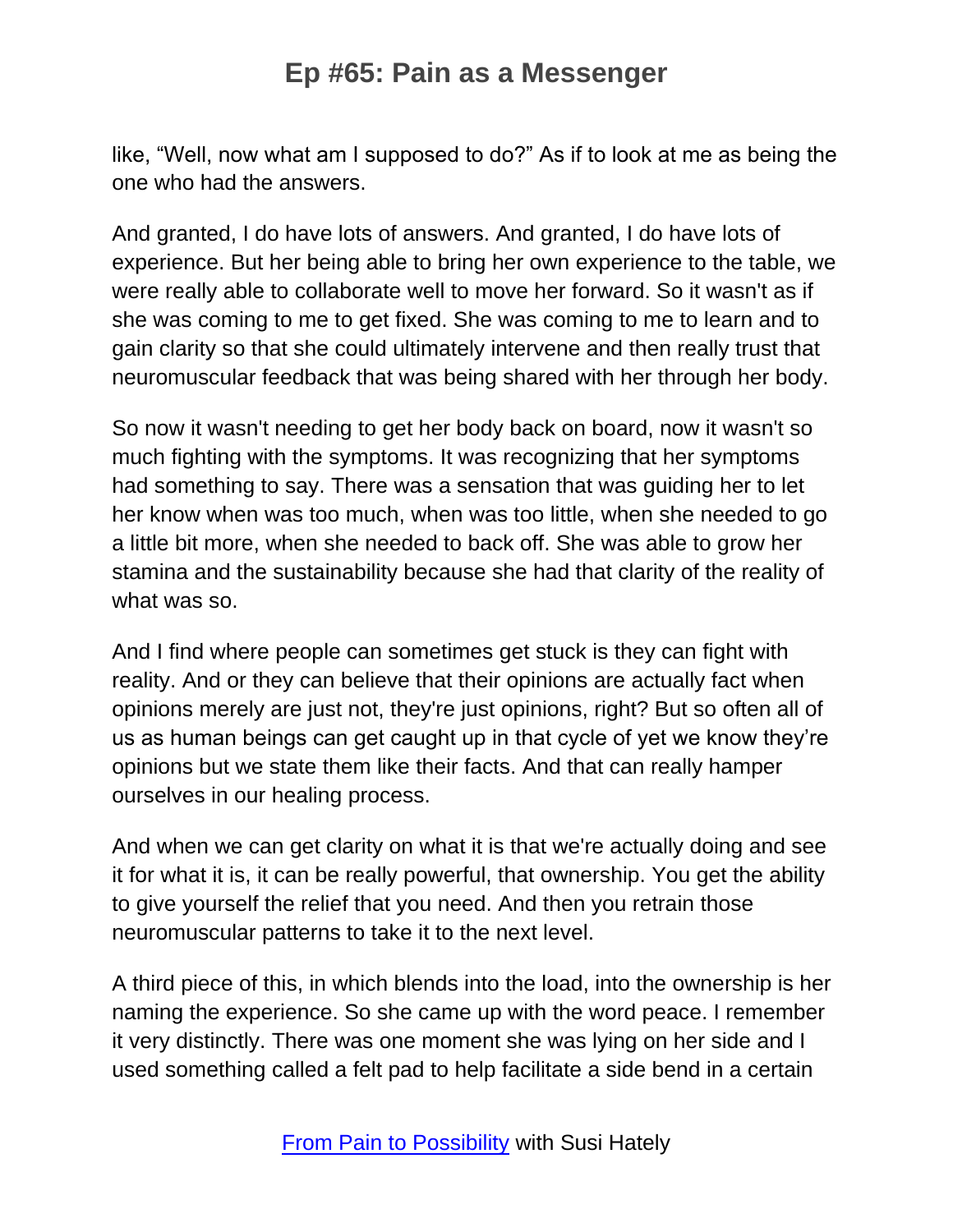area of her body. And she was coming up out of it and she's like, "Oh, god, that's not feeling good."

So I said, "Don't come up quite yet, just lie there for a moment." Then she started to feel better. And I asked her, "Okay, that feeling better feeling, what does that feel like?" And she said, "It feels like peace." And I said, "Okay, so now when you get up, I want you to move in your peace range of motion."

And then as she did, she moved and it was not a problem at all. So there was a distinction she got to see when she moved in a peace range of motion and when she moved in a range of motion that wasn't a peace. And she didn't name the other, but she could feel it.

So then she just could discern it and work with that nuance of it. And that was really the thing that was her thing that got her over the hump. That was the thing she could really tap into from an awareness perspective, of being able to listen to her body as a barometer to let her know, "Oh, you're not in peace right now. Do this thing in peace." And when she did, her pain went down more and more and more and more consistently. And that became the new habitual pattern that she could grow.

It's interesting, because so much of what I've learned over the, gosh, almost 30 years that I've been working with people is that oftentimes there is not actual tissue damage associated with pain. And what's so curious is that science is really showing this to be true, is that pain is interpreted in our brain. Now, there are times, yes, there's tissue damage. But there's an inordinate amount of time where there is not tissue damage.

But here's where I think things go sideways for people who share this, is that sometimes they'll say, "Well, there's no tissue damage so there's nothing wrong. So your pain is really all in your head." Some people are saying that because we interpret pain in the brain. But that statement can be interpreted like it's all in your head. When the reality that I find is there might not be anything structurally wrong, but there is something "wrong."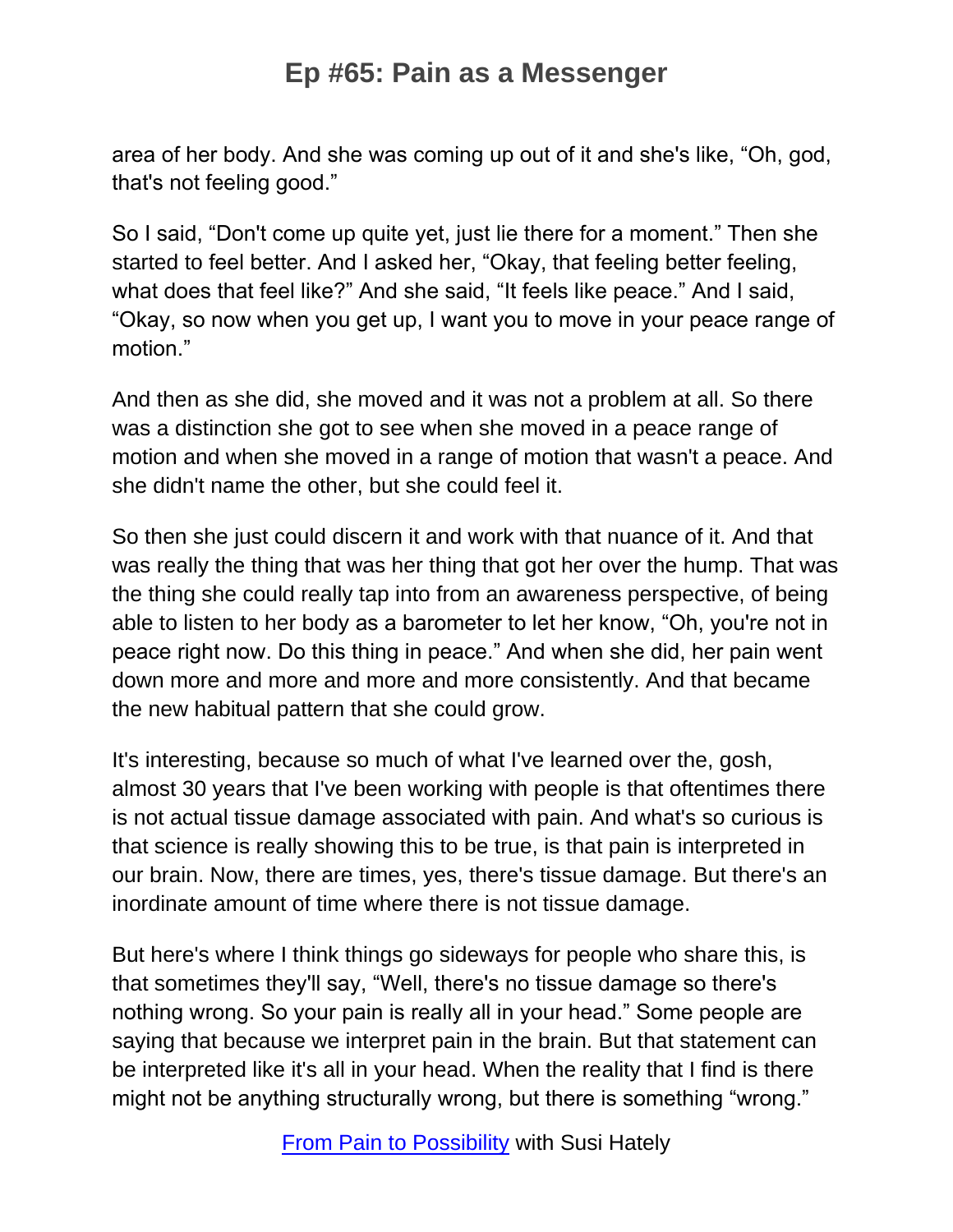There's something in our system, our system, our overall mind, body, spiritual system that is saying there's something wrong, meaning there's something up. There's something that's not quite aligned or integral or something. So pain can be a messenger.

And in her case, she was able to tap into this opportunity for peace. And when she moved within peace the pain wasn't there. And she was able to start to listen to more of the whispers that led to her moving in a range that wasn't in peace.

So then she was able to build the habit of being in peace, the neuromuscular habit of being in peace, of moving in peace, of standing in peace, of eating in peace. And then more peace existed and less pain was present.

So there's a huge habitual patterning, neuromuscular patterning that can occur that can really shift up the way we experience pain. And we don't need to make up other thoughts to get us out of it, we can simply experience our body and have our body be the guidance.

So with this episode, what I shared here was these three key things for my client, which I see over and over and over again with all my clients. Which is load and understanding load. Understanding why biomechanics is so awesome. Ownership, taking ownership. And then with that really naming, naming it using the client's words and not mine.

When those things come together, some really powerful healing processes can occur. Change can happen, that's the bottom line. Tissue can change. It does not matter your age, tissue can change. You can have a different experience in your body and your mind.

As I mentioned earlier, if this has resonated with you and you would like to connect with me for a three months series, you can email us at health@functionalsynergy.com. I see a handful of people at a time so I can really pay close, close attention to you. I would love to work with you over a